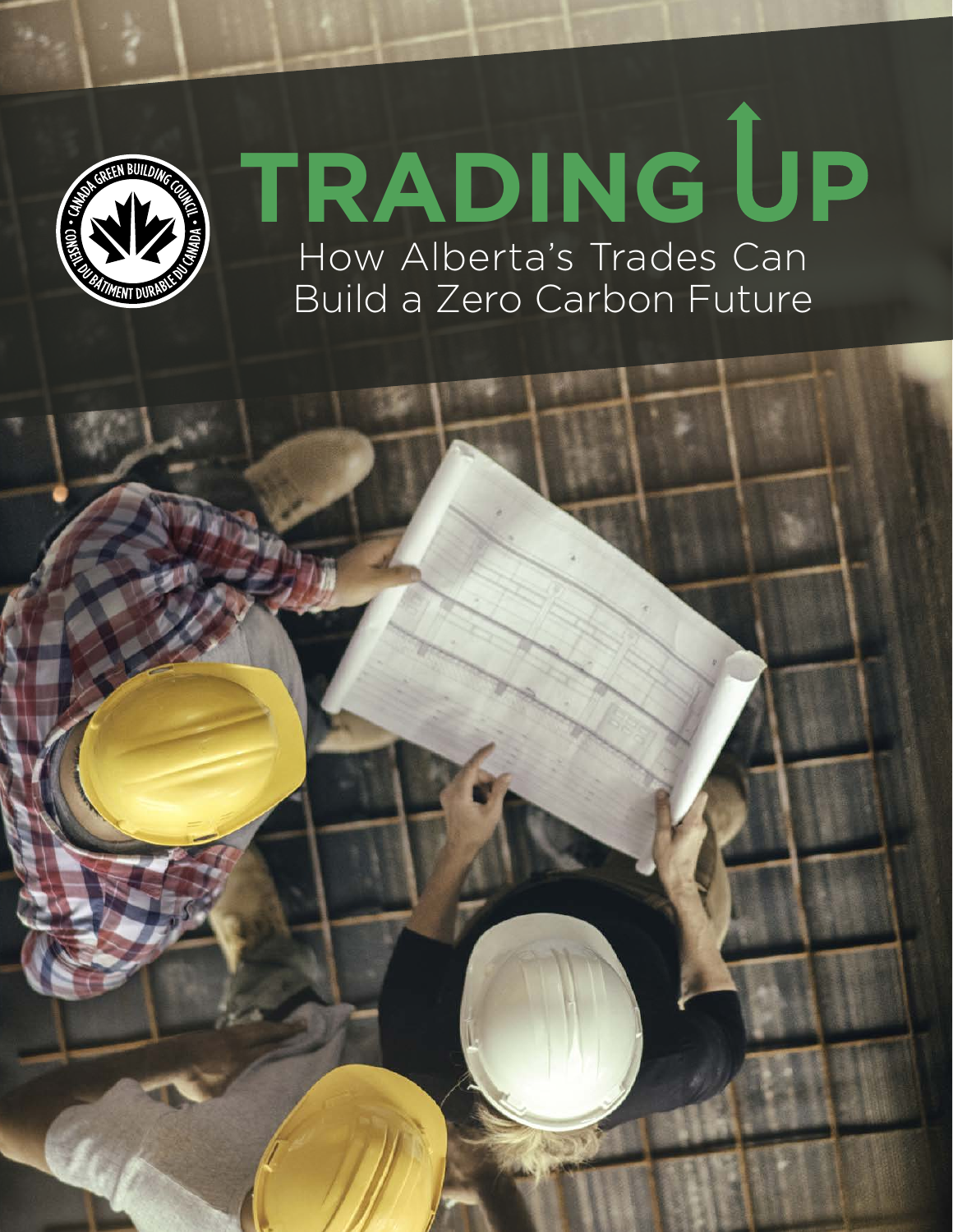# **EXECUTIVE SUMMARY**

Canada's goal to decrease greenhouse gas emissions (GHGs) by 30 per cent below 2005 levels by 2030 requires a significant change, especially among carbon-intensive industries.

The building industry has the opportunity to be a leading contributor to this change, as over a quarter of all emissions come from the materials, construction, and operation of buildings.

The entire building industry must transition to zero carbon buildings if Canada is to meet its GHG obligations. New buildings designed today must set zero carbon emissions as their target and retrofits of existing buildings must likewise emphasize deep emission reductions. However, high-performance buildings demand new skill sets and knowledge; further, they require an integrated approach to ensure new technologies and systems work seamlessly together.

Following Canada Green Building Council (CaGBC) reports including *Trading Up: Equipping Ontario Trades with the Skills of the Future* and *Accelerating to Zero: Upskilling for Engineers, Architects, and Renewable Energy Specialists*, this report focuses on Alberta's trades workforce.

While all of Canada must transition to zero carbon building construction, the approach in each province will differ due to its construction marketplace, labour force, and the systems in place for training the construction trades. Alberta has a comparative advantage to other provinces, given its wellestablished apprenticeship training system, which provides an ideal platform for facilitating the uptake of zero carbon skills.

This study explores the following questions: What are the zero carbon skills Alberta's construction trades need, and how can this workforce be upskilled to meet the design, construction and retrofitting of zero carbon buildings?

#### The purpose of the research is to:

- 1. Identify gaps in the knowledge and skills training that will be required for Alberta tradespeople to meet the demands of the construction of zero carbon buildings.
- 2. Describe the barriers Alberta tradespeople face when accessing zero carbon building training.
- 3. Recommend future education planning, program approaches, and training resources for tradespeople in Alberta.

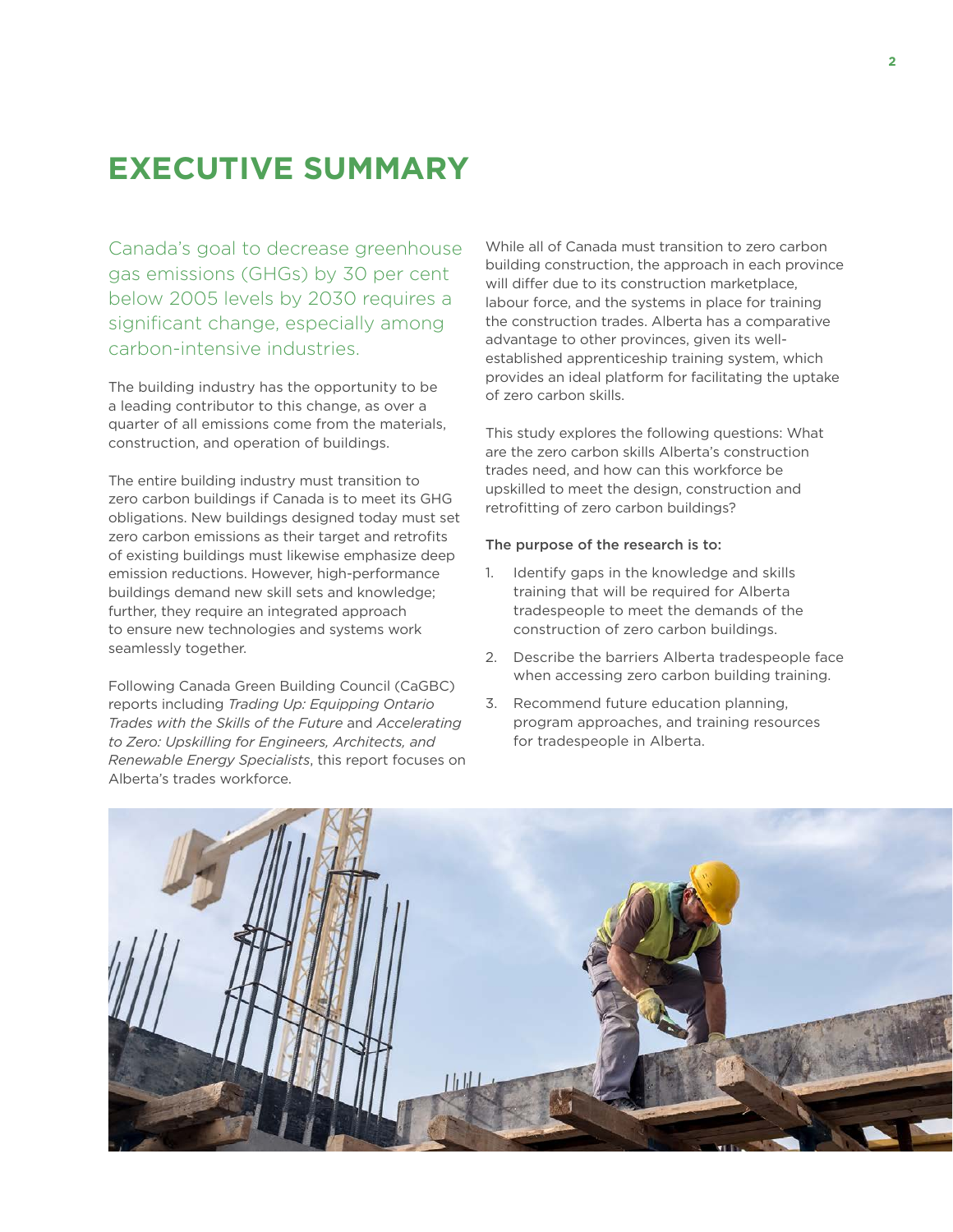### RECOMMENDATIONS

To address these knowledge gaps and encourage skill uptake in this sector, CaGBC recommends actions designed to incentivize the adoption of zero carbon building expertise within the Alberta trades and to ensure that zero carbon training is relevant and accessible. The recommendations are structured to reflect the suggested lead organizations and bodies, including policy decision-makers, accreditation and professional bodies, and education and training providers.

#### **Provide Incentives for Acquiring Zero-Carbon Skills**

Recommendations for policy decision makers, accreditation and professional bodies:



# **Create a "Green Seal" Certificate**

Similar to the existing Gold Seal and Blue Seal certifications for management and business skills, create an industry-led "green seal" certification. The existence of a recognized industry credential will incentivize tradespeople to upskill, and help employers recognize the value of the skills workers have acquired.



# **Require Continuous Learning**

Require mandatory continuing education to ensure that Alberta's tradespeople are ready for the growing market demand for zero carbon buildings. A system of mandatory continuing education for construction trades should be modelled on what is currently required for Master Electricians in Alberta.



## **Establish Micro-Credentials**

Education and training partners need to offer education in micro-credentials to appeal to busy tradespeople. Micro-credentials are best utilized as an enhancement to apprenticeship training. This approach allows tradespeople to learn the skills or portions of skills that they require in a flexible manner that makes sense to their individual circumstances.



#### **Incorporate Zero-Carbon Skills into Apprenticeships**

Individual trade apprenticeship programs should be enhanced by incorporating zero-carbon technical skills. Further, as construction becomes more complex and multi-disciplinary, all apprentices should be literate and skilled in building science, and buildings as a system as it applies to advanced construction.



#### **Strengthen Provincial and Local Apprenticeship Committees**

Local Apprenticeship Committees (LACs) and Provincial Apprenticeship Committees (PACs) can help address the challenges of balancing emerging technologies and practices into the apprenticeship curricula without overwhelming learners. More frequent meetings, collaboration with post-secondary training institutions and industry members can help improve zero-carbon skills training through Alberta's well-established apprenticeship programs. Helping ensure access to current training is especially important, as in many cases, the apprenticeship will be the only formal training tradespeople receive in their career.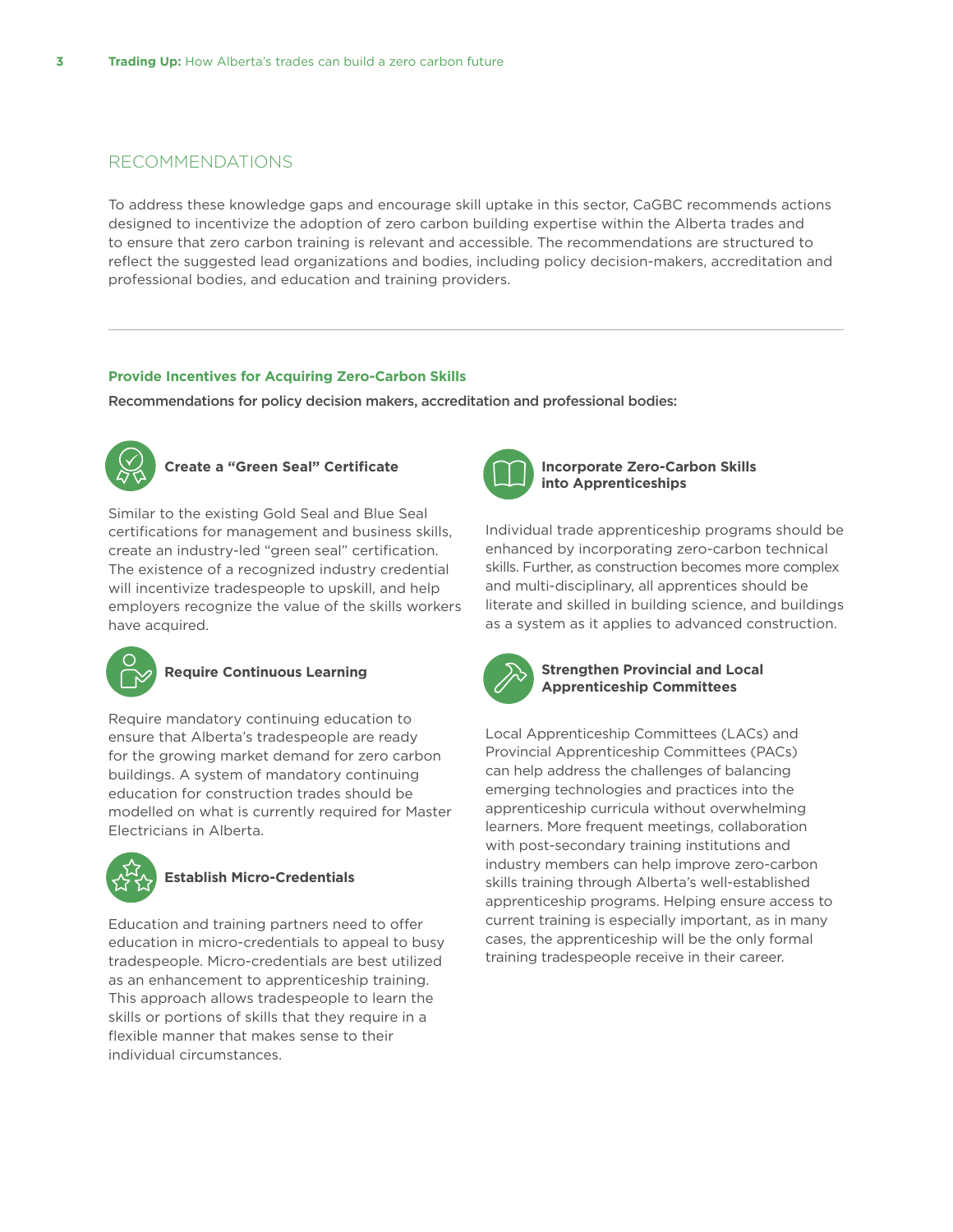

#### **Create Additional Designated Occupations**

Create new designated occupations for construction workers to attract new entrants, including younger people, or to allow displaced workers, such as those from the oil and gas industry, to transition to a new field. Further growth could be driven by including more occupations under the Registered Apprenticeship Program, which would make participants in those programs eligible for government financial support. Suggested occupations could include building envelope installers, cladders, window installers, heat pump technicians, refrigeration and air conditional mechanics or gasfitters.



#### **Make Zero Carbon Part of the Procurement Process**

For Canada to drive market demand for zero carbon buildings, governments at all levels could lead the way by adapting their bid processes for construction projects. Contract agreements should be amended to require project teams to demonstrate experience with zero carbon buildings or to create incentives for on-the-job zero carbon training.



#### **Encourage Governments to Demonstrate Leadership and Increase Directed Funding**

Governments own large portfolios of buildings and are well-positioned to show leadership by prioritizing zero carbon when constructing or retrofitting buildings. Such action will provide a strong signal to the market and set an example by procuring construction in a way that advances zero carbon.

#### **Ensure Relevant and Accessible Zero Carbon Training**

Recommendations for education and training providers:



#### **Create an Inventory of Available Zero Carbon Training and Funding**

A comprehensive inventory of low-carbon training and available funding resources in Alberta would help address the zero-carbon skill gaps by creating a central training directory making it easier to find and access upskilling programs, as well as government funding for training. A comprehensive inventory could identify topic areas training partners could expand on and ensure all accredited zero carbon construction-related courses and training are accessible from a single location.



#### **Establish Partnerships to Develop Relevant Training Content**

Form partnerships between training providers, product manufacturers, suppliers, and distributors to address technology and product-specific gaps in education and training. Leverage partnerships between these key stakeholders to update and expand existing training, with industry bodies ensuring it is relevant and practical for tradespeople.



#### **Mobilize Alberta's Construction Ecosystem to Champion Zero Carbon Building**

Establish a coalition of diverse stakeholders to champion policy, business, and regulatory actions that will accelerate zero carbon upskilling for trades. An independent secretariat should oversee the coalition and advocate on behalf of the industry to help develop and deliver zero-carbon education, curriculum, and training initiatives, as well as drive enrollment.